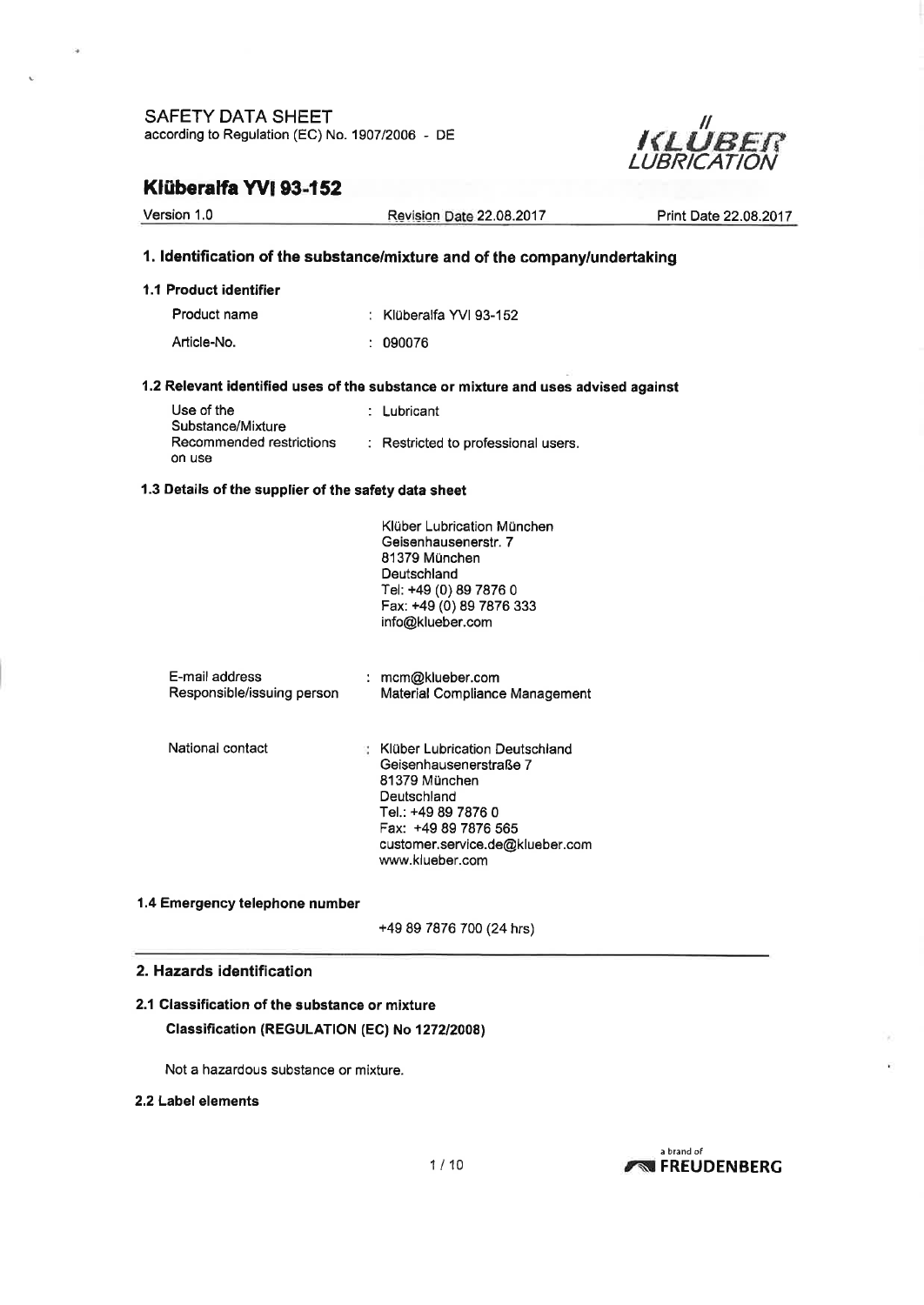

# Klüberalfa YVI 93-152

| Version 1.0                               | Revision Date 22,08,2017                 | Print Date 22,08,2017 |  |  |  |  |
|-------------------------------------------|------------------------------------------|-----------------------|--|--|--|--|
|                                           | Labelling (REGULATION (EC) No 1272/2008) |                       |  |  |  |  |
| Not a hazardous substance or mixture.     |                                          |                       |  |  |  |  |
| 2.3 Other hazards                         |                                          |                       |  |  |  |  |
| 3. Composition/information on ingredients |                                          |                       |  |  |  |  |

### 3.2 Mixtures

í,

| Chemical nature | : perfluorinated polyether oil<br><b>PTFF</b> |
|-----------------|-----------------------------------------------|
| Remarks         | No hazardous incredients                      |

### 4. First aid measures

| 4.1 Description of first aid measures                                          |                                                                                                                                                                                                                                                                                                                 |  |  |  |  |
|--------------------------------------------------------------------------------|-----------------------------------------------------------------------------------------------------------------------------------------------------------------------------------------------------------------------------------------------------------------------------------------------------------------|--|--|--|--|
| If inhaled                                                                     | : Remove person to fresh air. If signs/symptoms continue, get<br>medical attention.<br>Keep patient warm and at rest.<br>If unconscious, place in recovery position and seek medical<br>advice.<br>Keep respiratory tract clear.<br>If breathing is irregular or stopped, administer artificial<br>respiration. |  |  |  |  |
| In case of skin contact                                                        | Take off all contaminated clothing immediately.<br>Wash off immediately with soap and plenty of water.<br>Get medical attention immediately if irritation develops and<br>persists.<br>Wash clothing before reuse.<br>Thoroughly clean shoes before reuse.                                                      |  |  |  |  |
| In case of eye contact                                                         | : Rinse immediately with plenty of water, also under the eyelids,<br>for at least 10 minutes.<br>If eye irritation persists, consult a specialist.                                                                                                                                                              |  |  |  |  |
| If swallowed                                                                   | : Move the victim to fresh air.<br>If unconscious, place in recovery position and seek medical<br>advice.<br>Keep respiratory tract clear.<br>Do not induce vomiting without medical advice.<br>Never give anything by mouth to an unconscious person.                                                          |  |  |  |  |
| 4.2 Most important symptoms and effects, both acute and delayed                |                                                                                                                                                                                                                                                                                                                 |  |  |  |  |
| Symptoms                                                                       | : No information available.                                                                                                                                                                                                                                                                                     |  |  |  |  |
| <b>Risks</b>                                                                   | : None known.                                                                                                                                                                                                                                                                                                   |  |  |  |  |
| 4.3 Indication of any immediate medical attention and special treatment needed |                                                                                                                                                                                                                                                                                                                 |  |  |  |  |
| Treatment                                                                      | : No information available.                                                                                                                                                                                                                                                                                     |  |  |  |  |

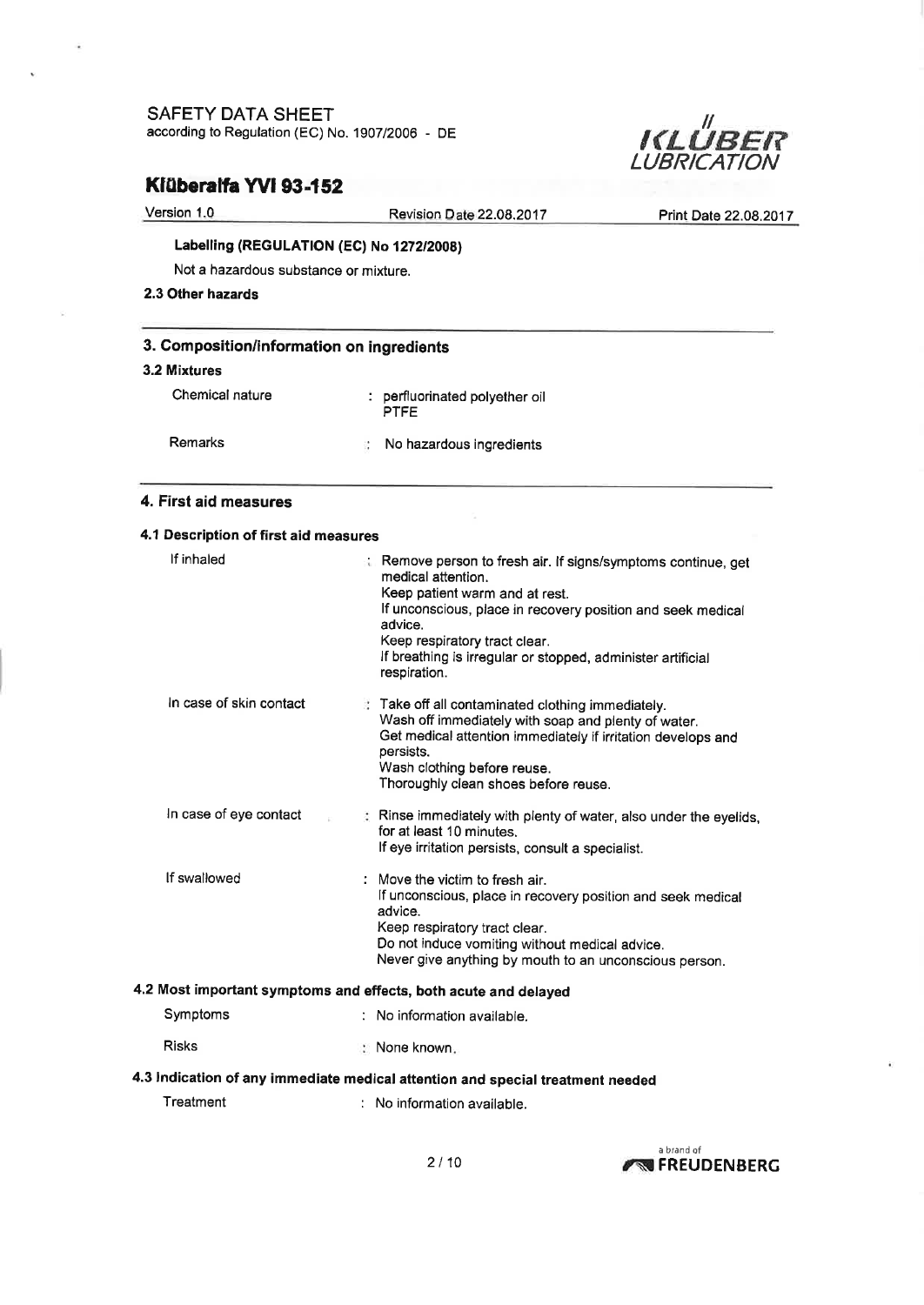

# Klüberalfa Wl 93-152

| Version 1.0 | Revision |
|-------------|----------|
|             |          |
|             |          |

n Date 22.08.2017 Print Date 22.08.2017

### 5. Firefighting measures

### 5.1 Extinguishing media

| Suitable extinguishing media                              | : Use extinguishing measures that are appropriate to local<br>circumstances and the surrounding environment.                                                                                                                                                                   |
|-----------------------------------------------------------|--------------------------------------------------------------------------------------------------------------------------------------------------------------------------------------------------------------------------------------------------------------------------------|
| Unsuitable extinguishing<br>media                         | : High volume water jet                                                                                                                                                                                                                                                        |
| 5.2 Special hazards arising from the substance or mixture |                                                                                                                                                                                                                                                                                |
| Specific hazards during<br>firefighting                   | : Fire may cause evolution of:<br>Carbon oxides<br>Halogenated compounds                                                                                                                                                                                                       |
| 5.3 Advice for firefighters                               |                                                                                                                                                                                                                                                                                |
| Special protective equipment<br>for firefighters          | $\uparrow$ In the event of fire, wear self-contained breathing apparatus.<br>Use personal protective equipment.<br>In the case of respirable dust and/or fumes, use self-contained<br>breathing apparatus.<br>Exposure to decomposition products may be a hazard to<br>health. |
| Further information                                       | : Standard procedure for chemical fires.                                                                                                                                                                                                                                       |

### 6. Accidental release measures

### 6.1 Personal precautions, protective equipment and emergency procedures

| Personal precautions                                      |  | : Evacuate personnel to safe areas.<br>Use the indicated respiratory protection if the occupational<br>exposure limit is exceeded and/or in case of product release<br>(dust).<br>Avoid breathing dust.<br>Refer to protective measures listed in sections 7 and 8. |  |  |
|-----------------------------------------------------------|--|---------------------------------------------------------------------------------------------------------------------------------------------------------------------------------------------------------------------------------------------------------------------|--|--|
| 6.2 Environmental precautions                             |  |                                                                                                                                                                                                                                                                     |  |  |
| Environmental precautions                                 |  | : Try to prevent the material from entering drains or water<br>courses.<br>Local authorities should be advised if significant spillages<br>cannot be contained.                                                                                                     |  |  |
| 6.3 Methods and materials for containment and cleaning up |  |                                                                                                                                                                                                                                                                     |  |  |

| Methods for cleaning up |  | : Clean up promptly by sweeping or vacuum.<br>Keep in suitable, closed containers for disposal, |
|-------------------------|--|-------------------------------------------------------------------------------------------------|
|-------------------------|--|-------------------------------------------------------------------------------------------------|

### 6.4 Reference to other sections

For personal protection see section 8.

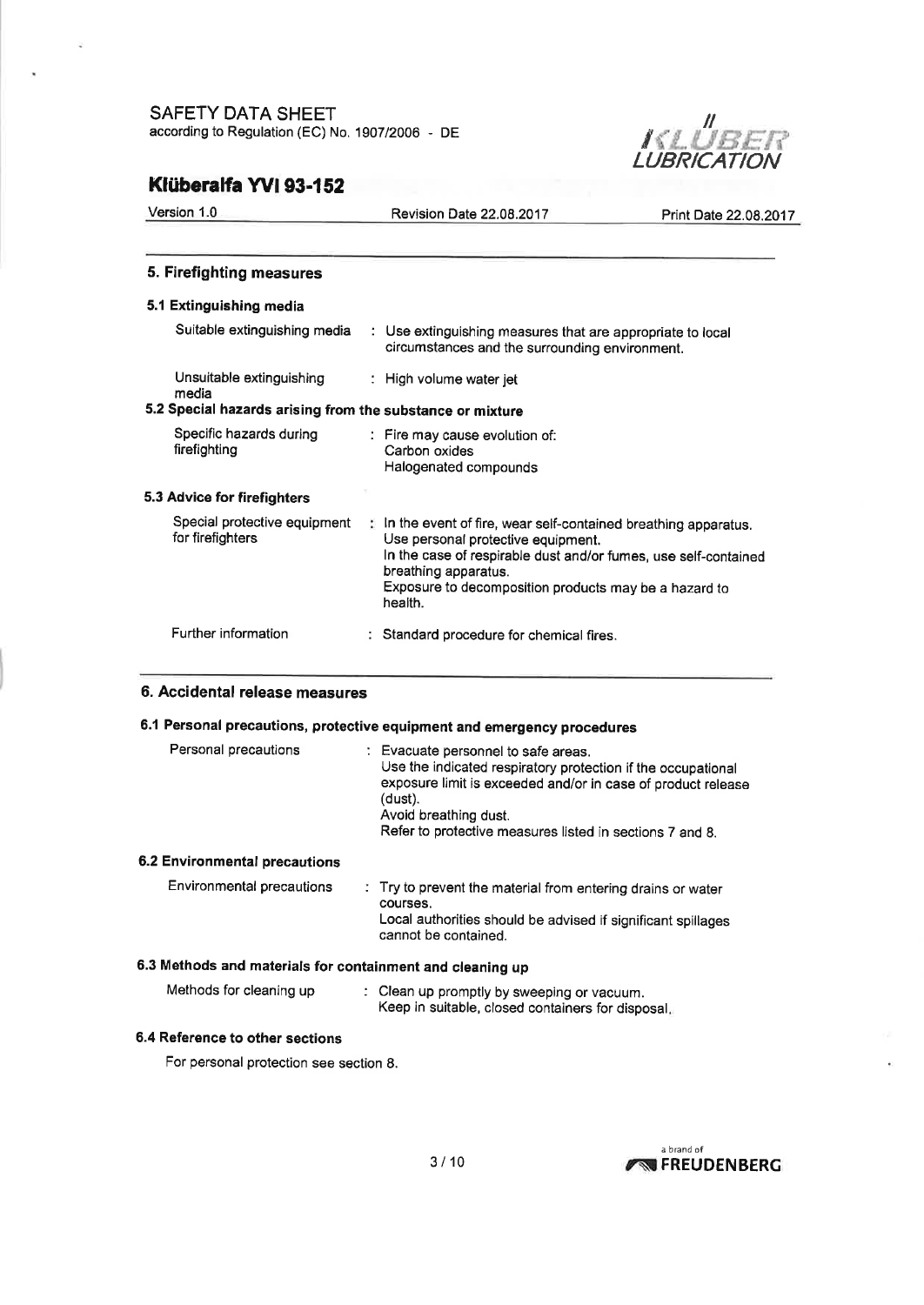

# Klüberalfa YVI 93-152

Version 1.0

| Version 1.0                       | <b>Revision Date 22.08.2017</b>                                                                                                                                                                                                                  | Print Date 22.08.2017 |
|-----------------------------------|--------------------------------------------------------------------------------------------------------------------------------------------------------------------------------------------------------------------------------------------------|-----------------------|
| 7. Handling and storage           |                                                                                                                                                                                                                                                  |                       |
| 7.1 Precautions for safe handling |                                                                                                                                                                                                                                                  |                       |
| Advice on safe handling           | Avoid contact with skin and eyes.<br>For personal protection see section 8.<br>Smoking, eating and drinking should be prohibited in the<br>application area.<br>Wash hands and face before breaks and immediately after<br>handling the product. |                       |

### Do not get in eyes or mouth or on skin.

Do not get on skin or clothing.

Do not repack.

Do not ingest.

These safety instructions also apply to empty packaging which may still contain product residues.

Keep container closed when not in use.

### 7.2 Gonditions for safe storage, including any incompatibilities

| Requirements for storage<br>areas and containers | Store in original container.<br>Keep container closed when not in use.<br>Keep in a dry, cool and well-ventilated place.<br>Containers which are opened must be carefully resealed and<br>kept upright to prevent leakage.<br>Store in accordance with the particular national regulations.<br>Keep in properly labelled containers. |
|--------------------------------------------------|--------------------------------------------------------------------------------------------------------------------------------------------------------------------------------------------------------------------------------------------------------------------------------------------------------------------------------------|
| German storage class                             | 13 Non Combustible Solids                                                                                                                                                                                                                                                                                                            |
| 7.3 Specific end use(s)                          |                                                                                                                                                                                                                                                                                                                                      |
|                                                  | : Consult the technical guidelines for the use of this<br>substance/mixture.                                                                                                                                                                                                                                                         |

#### 8. Exposure controls/personal protection

#### 8.1 Control parameters

Contains no substances with occupational exposure limit values.

#### 8.2 Exposure controls

#### Engineering measures

Maintain air concentrations below occupational exposure standards.

### Personal protective equipment

Respiratory protection : Not required; except in case of aerosol formation. Filter type A-P

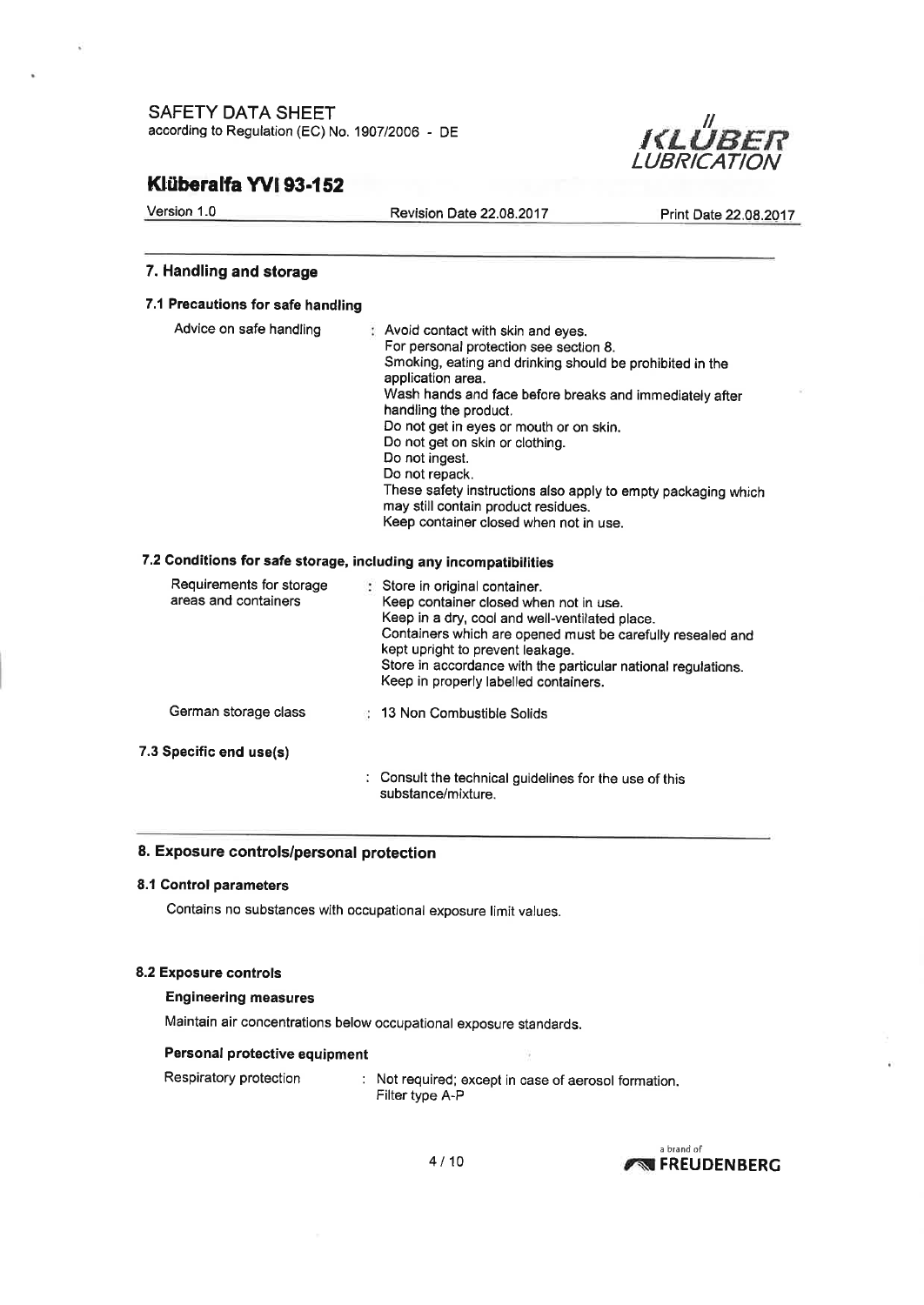

# Klüberalfa Wl 93.152

| Version 1.0                            | Revision Date 22.08.2017                                                                                                                                                                                            | Print Date 22.08.2017                                                                                                                                                                       |
|----------------------------------------|---------------------------------------------------------------------------------------------------------------------------------------------------------------------------------------------------------------------|---------------------------------------------------------------------------------------------------------------------------------------------------------------------------------------------|
| Hand protection                        | For prolonged or repeated contact use protective gloves.<br>The selected protective gloves have to satisfy the<br>EN 374 derived from it.<br>to be measured for each case.<br>In case of contact through splashing: | specifications of EU Directive 89/686/EEC and the standard<br>The break through time depends amongst other things on the<br>material, the thickness and the type of glove and therefore has |
|                                        | : Nitrile rubber<br>Protective index Class 1                                                                                                                                                                        |                                                                                                                                                                                             |
| Eye protection                         | Tightly fitting safety goggles                                                                                                                                                                                      |                                                                                                                                                                                             |
| Hygiene measures                       | Wash face, hands and any exposed skin thoroughly after<br>handling.                                                                                                                                                 |                                                                                                                                                                                             |
| Protective measures                    | at the specific workplace.<br>Choose body protection in relation to its type, to the<br>the specific work-place.                                                                                                    | The type of protective equipment must be selected according<br>to the concentration and amount of the dangerous substance<br>concentration and amount of dangerous substances, and to       |
| <b>Environmental exposure controls</b> |                                                                                                                                                                                                                     |                                                                                                                                                                                             |
| General advice                         | : Try to prevent the material from entering drains or water<br>courses.<br>Local authorities should be advised if significant spillages<br>cannot be contained.                                                     |                                                                                                                                                                                             |

### 9. Physical and chemical properties

| 9.1 Information on basic physical and chemical properties |                        |
|-----------------------------------------------------------|------------------------|
| Form                                                      | paste                  |
| Colour                                                    | white                  |
| Odour                                                     | odourless              |
| Odour Threshold                                           | No data available      |
| pН                                                        | .   No data available. |
| Melting point/range                                       | : No data available    |
| Boiling point/boiling range                               | : No data available    |
| Flash point                                               | : Not applicable       |
| Evaporation rate                                          | No data available      |
| Flammability (solid, gas)                                 | : Will not burn        |
| Lower explosion limit                                     | : No data available    |
| Upper explosion limit                                     | : No data available    |

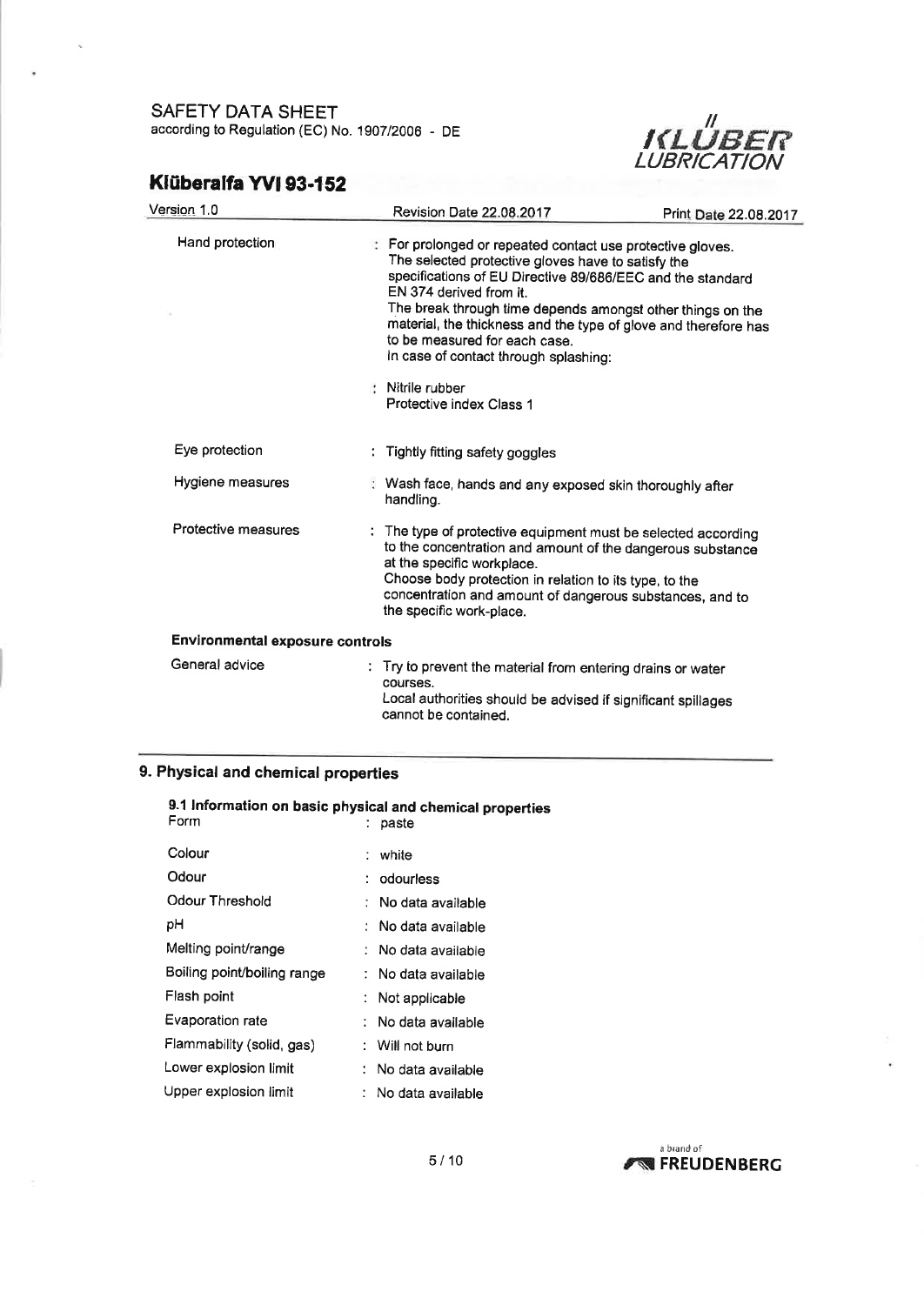

# Klüberalfa YVI 93-152

| Version 1.0                                | Revision Date 22,08,2017     | Print Date 22.08.2017 |
|--------------------------------------------|------------------------------|-----------------------|
| Vapour pressure                            | $\approx$ < 0,001 hPa, 20 °C |                       |
| Relative vapour density                    | No data available            |                       |
| Density                                    | 1,90 g/cm3, 20 °C            |                       |
| Water solubility                           | insoluble                    |                       |
| Solubility in other solvents               | No data available            |                       |
| Partition coefficient: n-<br>octanol/water | No data available            |                       |
| Auto-ignition temperature                  | : No data available          |                       |
| Ignition temperature                       | : No data available          |                       |
| Thermal decomposition                      | : No data available          |                       |
| Viscosity, dynamic                         | No data available            |                       |
| Viscosity, kinematic                       | No data available            |                       |
| <b>Explosive properties</b>                | Not explosive                |                       |
| Oxidizing properties                       | : No data available          |                       |
| 9.2 Other information                      |                              |                       |
| Sublimation point                          | No data available            |                       |
| <b>Bulk density</b>                        | No data available            |                       |
|                                            |                              |                       |

### 10. Stability and reactivity

# 10.1 Reactivity No hazards to be specially mentioned. <sup>1</sup>0.2 Chemical stability Stable under normal conditions. 10.3 Possibility of hazardous reactions Hazardous reactions : No dangerous reaction known under conditions of normal use. 10.4 Conditions to avoid Conditions to avoid : No conditions to be specially mentioned. 10.5 Incompatible materials Materials to avoid : No materials to be especially mentioned. 10.6 Hazardous decomposition products Hazardous decomposition : > 280 °C danger of forming toxic pyrolysis products. products <sup>1</sup>1. Toxicological information

11.1 lnformation on toxicological effects

### **Product**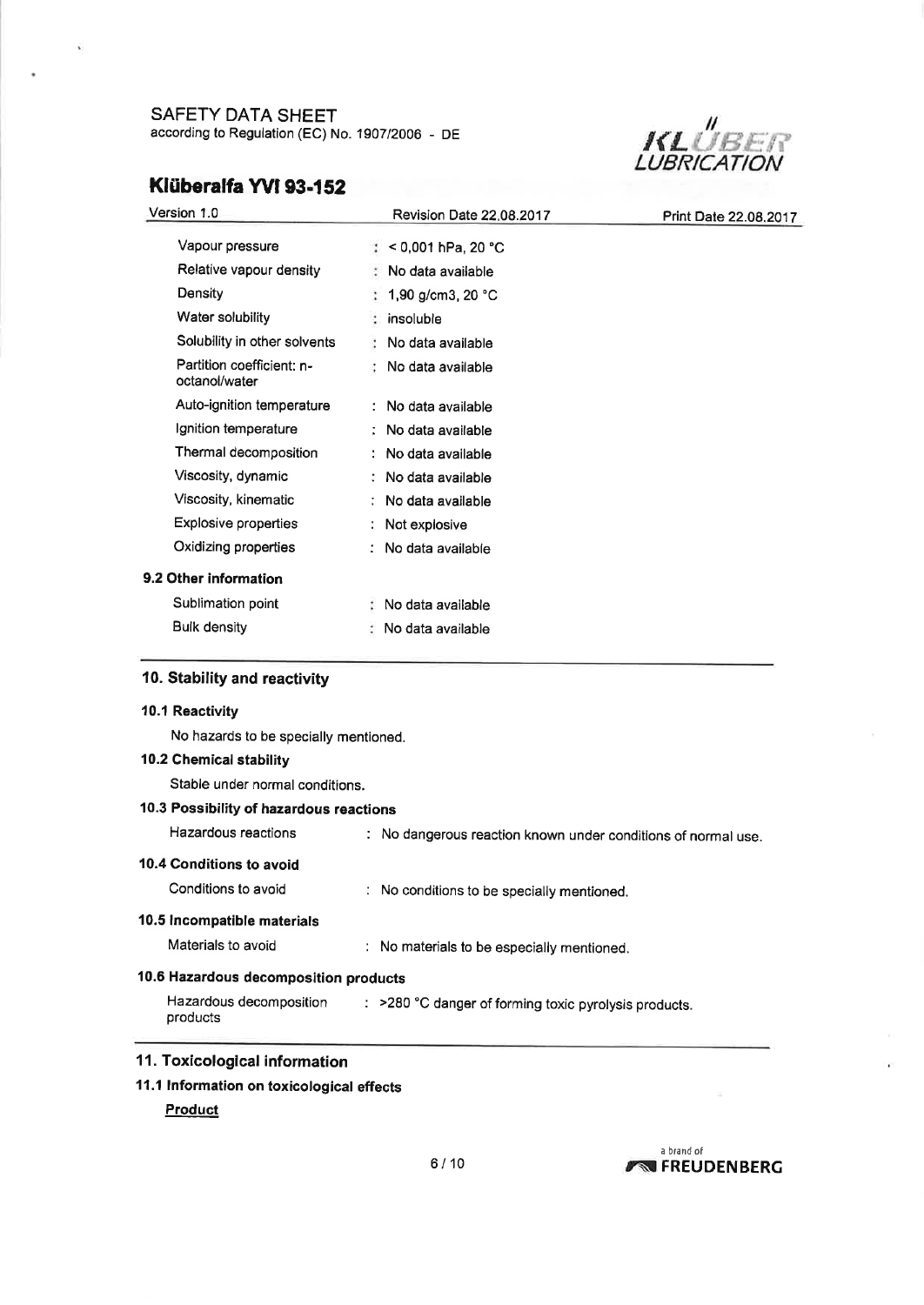

# Klüberalfa YVI 93-152

| Version 1.0                          | Revision Date 22.08.2017                                                                          | Print Date 22.08.2017 |
|--------------------------------------|---------------------------------------------------------------------------------------------------|-----------------------|
| Acute inhalation toxicity            | This information is not available.                                                                |                       |
| Skin corrosion/irritation            | This information is not available.                                                                |                       |
| Serious eye damage/eye<br>irritation | This information is not available.                                                                |                       |
| Respiratory or skin<br>sensitisation | $\pm$ This information is not available.                                                          |                       |
| Germ cell mutagenicity               |                                                                                                   |                       |
| Genotoxicity in vitro                | : No data available                                                                               |                       |
| Genotoxicity in vivo                 | : No data available                                                                               |                       |
| Carcinogenicity                      | ∴ No data available                                                                               |                       |
| Reproductive toxicity                | $\therefore$ No data available                                                                    |                       |
| Teratogenicity                       | : No data available                                                                               |                       |
| Repeated dose toxicity               | This information is not available.                                                                |                       |
| Aspiration toxicity                  | . This information is not available.                                                              |                       |
| Further information                  | : Information given is based on data on the components and<br>the toxicology of similar products. |                       |

### <sup>1</sup>2. Ecological information

### 12.1 Toxicity

### Product:

| Toxicity to fish              |    |                   |
|-------------------------------|----|-------------------|
|                               |    | No data available |
| Toxicity to daphnia and other |    |                   |
| aquatic invertebrates         |    | No data available |
| Toxicity to algae             | î. |                   |
|                               |    | No data available |
| Toxicity to bacteria          | ٠  |                   |
|                               |    | No data available |

### 12.2 Persistence and degradability

### Product:

| Biodegradability |  |
|------------------|--|
|                  |  |

Physico-chemical

No data available : No data available

 $\ddot{\phantom{a}}$ 

#### removability <sup>1</sup>2.3 Bioaccumulative potential

### Product:

Bioaccumulation

This mixture contains no substance considered to be persistent, bioaccumulating and toxic (PBT)., This mixture



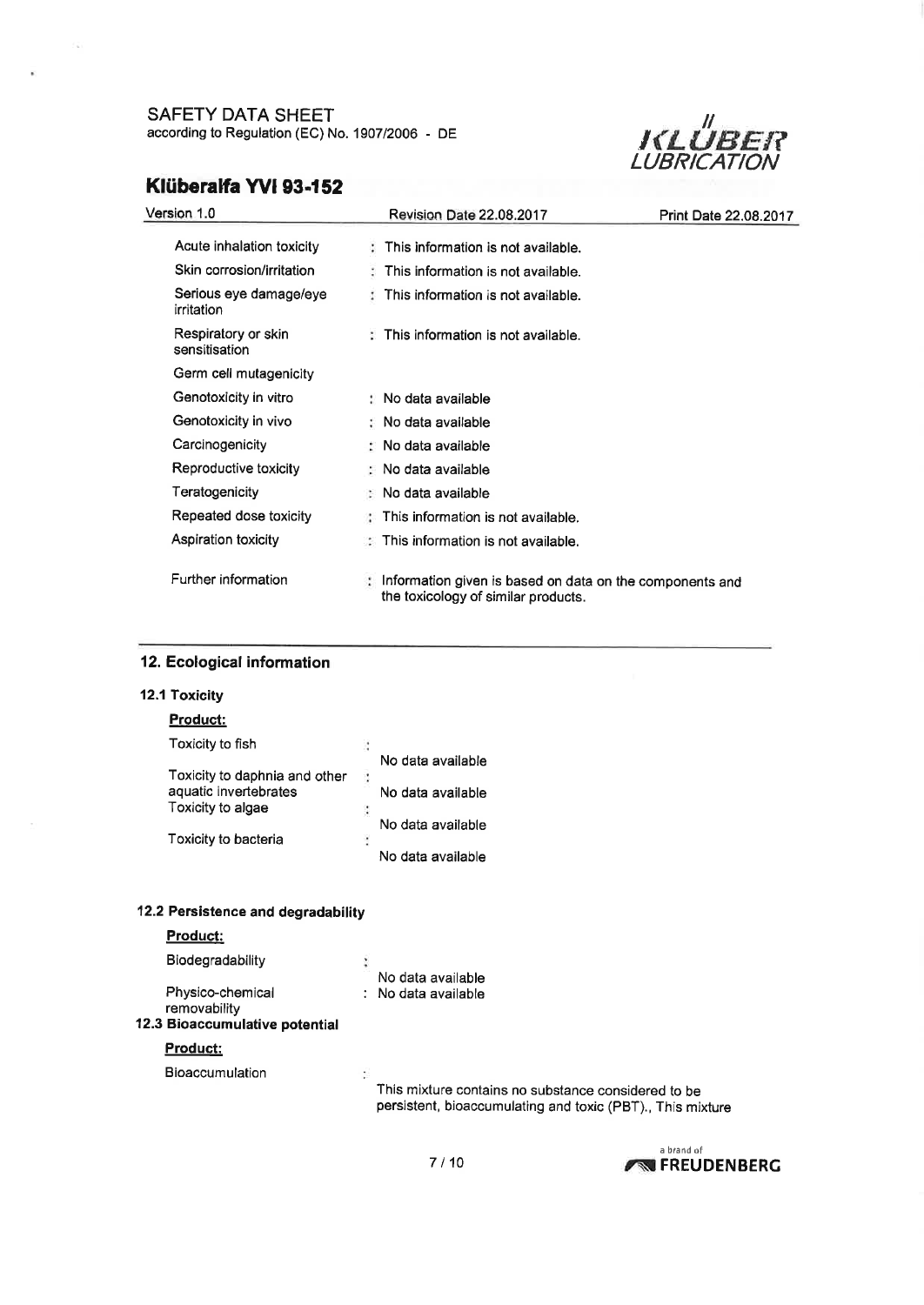

## Klüberalfa YVI 93-152

x

| Revision Date 22.08.2017                                                                                 | Print Date 22.08.2017                                                                                                                                                                      |  |
|----------------------------------------------------------------------------------------------------------|--------------------------------------------------------------------------------------------------------------------------------------------------------------------------------------------|--|
| contains no substance considered to be very persistent and<br>very bioaccumulating (vPvB).               |                                                                                                                                                                                            |  |
|                                                                                                          |                                                                                                                                                                                            |  |
| No data available<br>: No data available                                                                 |                                                                                                                                                                                            |  |
|                                                                                                          |                                                                                                                                                                                            |  |
| 0.1% or higher.                                                                                          | : This substance/mixture contains no components considered<br>to be either persistent, bioaccumulative and toxic (PBT), or<br>very persistent and very bioaccumulative (vPvB) at levels of |  |
|                                                                                                          |                                                                                                                                                                                            |  |
|                                                                                                          |                                                                                                                                                                                            |  |
| : No information on ecology is available.                                                                |                                                                                                                                                                                            |  |
|                                                                                                          |                                                                                                                                                                                            |  |
|                                                                                                          |                                                                                                                                                                                            |  |
| The product should not be allowed to enter drains, water<br>courses or the soil.                         |                                                                                                                                                                                            |  |
| : Waste codes should be assigned by the user based on the<br>application for which the product was used. |                                                                                                                                                                                            |  |
| Empty containers can be landfilled, when in accordance with<br>the local regulations.                    |                                                                                                                                                                                            |  |
|                                                                                                          | environmental compartments<br>12.5 Results of PBT and vPvB assessment                                                                                                                      |  |

### 14. Transport information

14.1 UN number ADR Not dangerous goods IMDG Not dangerous goods IATA Not dangerous goods

14,2 Proper shipping name

ADR Not dangerous goods IMDG Not dangerous goods IATA Not dangerous goods

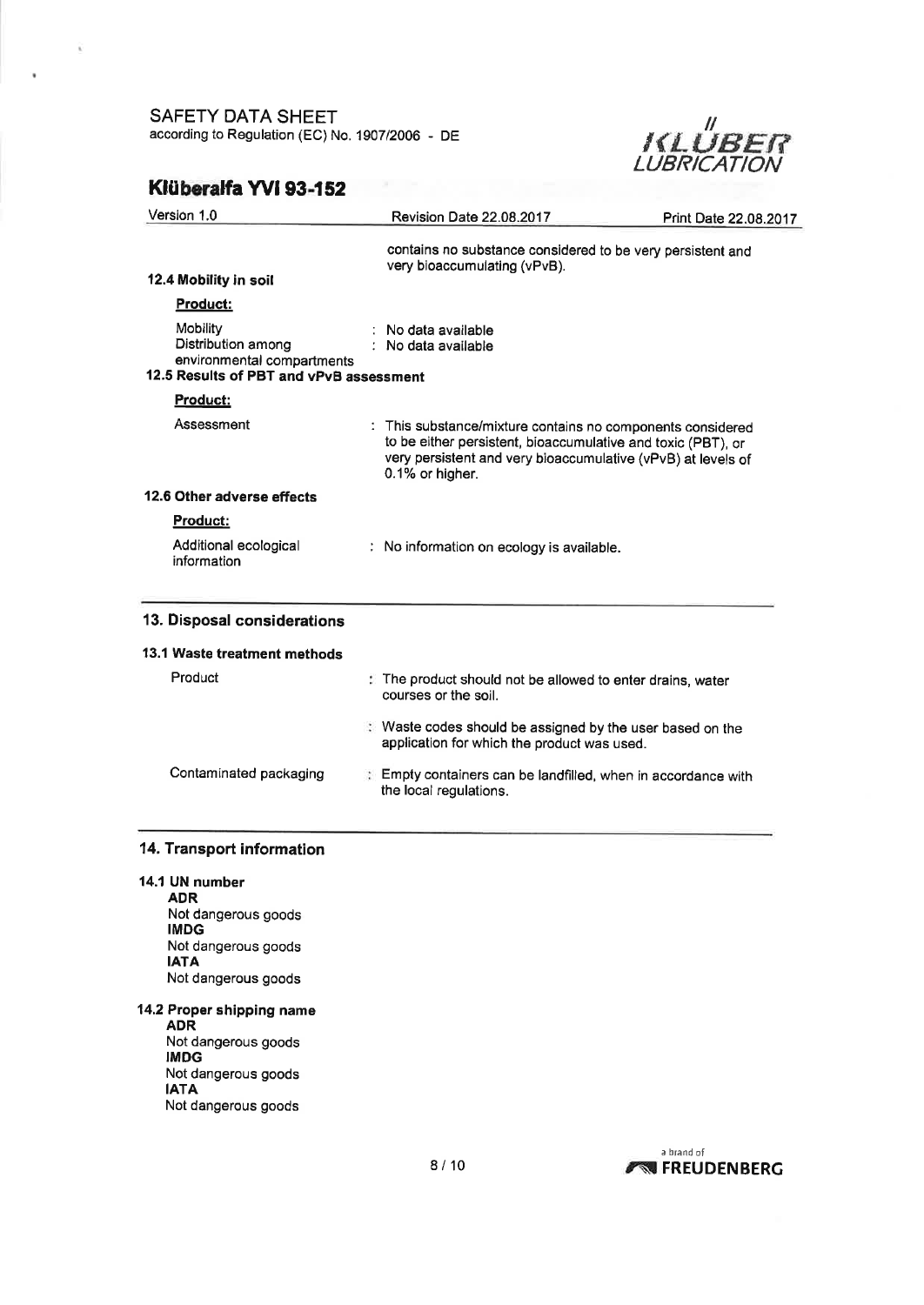

# Klüberalfa YVI 93-152

 $\sim 10^6$ 

 $\hat{\mathbf{z}}$ 

pollution prevention and

control)

| Version 1.0                                                                                        | Revision Date 22.08.2017                                                                                                   | Print Date 22.08.2017 |
|----------------------------------------------------------------------------------------------------|----------------------------------------------------------------------------------------------------------------------------|-----------------------|
| 14.3 Transport hazard class<br><b>ADR</b>                                                          |                                                                                                                            |                       |
| Not dangerous goods<br><b>IMDG</b>                                                                 |                                                                                                                            |                       |
| Not dangerous goods<br><b>IATA</b>                                                                 |                                                                                                                            |                       |
| Not dangerous goods                                                                                |                                                                                                                            |                       |
| 14.4 Packing group<br><b>ADR</b>                                                                   |                                                                                                                            |                       |
| Not dangerous goods<br><b>IMDG</b>                                                                 |                                                                                                                            |                       |
| Not dangerous goods                                                                                |                                                                                                                            |                       |
| <b>IATA</b><br>Not dangerous goods                                                                 |                                                                                                                            |                       |
| <b>14.5 Environmental hazards</b>                                                                  |                                                                                                                            |                       |
| <b>ADR</b><br>Not dangerous goods                                                                  |                                                                                                                            |                       |
| <b>IMDG</b><br>Not dangerous goods                                                                 |                                                                                                                            |                       |
| <b>IATA</b><br>Not dangerous goods                                                                 |                                                                                                                            |                       |
| 14.6 Special precautions for user<br>No special precautions required.                              |                                                                                                                            |                       |
| <b>Remarks</b>                                                                                     | 14.7 Transport in bulk according to Annex II of MARPOL 73/78 and the IBC Code<br>: Not applicable for product as supplied. |                       |
| 15. Regulatory information                                                                         |                                                                                                                            |                       |
| mixture                                                                                            | 15.1 Safety, health and environmental regulations/legislation specific for the substance or                                |                       |
| REACH - Candidate List of<br>Substances of Very High<br>Concern for Authorisation<br>(Article 59). | : This product does not contain substances of very high<br>concern (Regulation (EC) No 1907/2006 (REACH), Article 57).     |                       |
| Major Accident Hazard<br>Legislation                                                               | : 2012/18/EU<br>Update:<br>Not applicable                                                                                  |                       |
|                                                                                                    | : 96/82/EC<br>Update:<br>Not applicable                                                                                    |                       |
| Directive 2010/75/EU of 24<br>November 2010 on industrial                                          | Not applicable<br>÷                                                                                                        |                       |